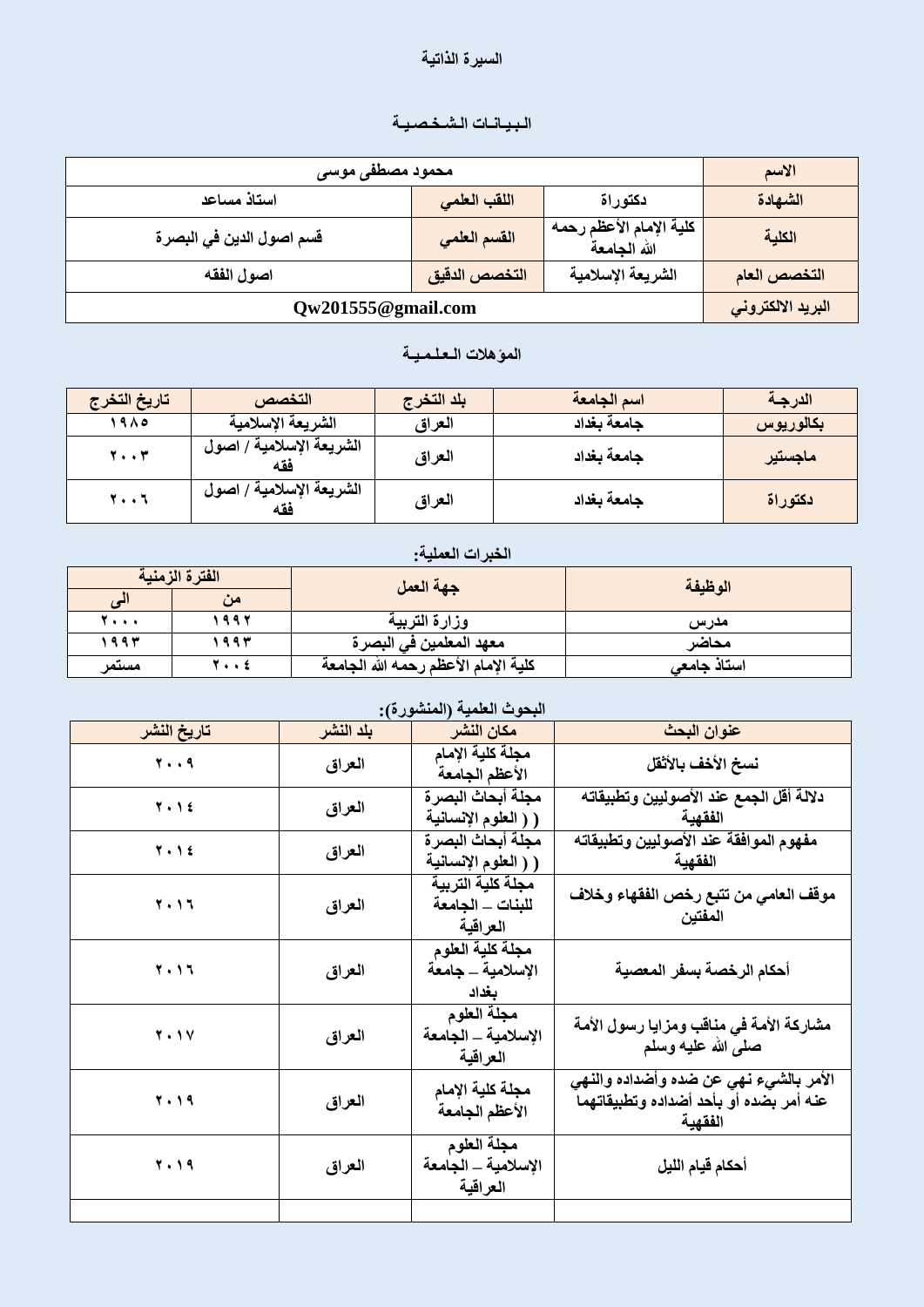| الكتب المنشورة |  |
|----------------|--|
|----------------|--|

| سنة النشر | دار النشر    | عنوان الكتاب                                               |
|-----------|--------------|------------------------------------------------------------|
| 2012      | مطبعة البصرة | شخصية جلال الدين السيوطي والتعريف<br>بكتابه الحاوي للفتاوى |
| 2011      | مطبعة البصرة | مفهوم اللفظ العام عند الأصوليين                            |

## المقررات (المواد) الدراسية الت*ي* قمت بتدريسها:

| مكان التدريس               | <mark>اسم المقرر (المادة)</mark><br>التربية الإسلامية |
|----------------------------|-------------------------------------------------------|
| وزارة التربية              |                                                       |
| وزارة التربية              | اللغة العربية                                         |
| كلية الأمام الأعظم الجامعة | <u>حفظ القرآن</u> الكريم                              |
| $=$                        | حفظ الحديث النبوي                                     |
| $=$                        | التفسير                                               |
| $=$                        | النحو                                                 |
| $=$                        | الفقه المقارن                                         |
| $=$                        | علوم القرآن                                           |
| $=$                        | العقيدة الإسلامية                                     |
| $=$                        | اصول الفقه                                            |
| $=$                        | فقه الحديث                                            |
|                            |                                                       |
|                            |                                                       |
|                            |                                                       |

## **C.V**

#### **Personal Information**

| <b>Mahmoud Mustafa Mussa</b>                                                        |                                        |                                           | <b>Name</b>        |
|-------------------------------------------------------------------------------------|----------------------------------------|-------------------------------------------|--------------------|
| <b>Assistant Professor</b>                                                          | <b>Scientific</b><br><b>Title</b>      | <b>PhD</b>                                | <b>Certificate</b> |
| <b>Religion basics department – Basrah</b>                                          | <b>Scientific</b><br><b>Department</b> | Imam A'adhum<br><b>University college</b> | <b>College</b>     |
| <b>Islamic religious</b><br>Origins of jurisprudence<br><b>Minor</b><br>legislation |                                        |                                           | <b>Major</b>       |
| qw201555@gmail.com                                                                  |                                        |                                           | <b>Email</b>       |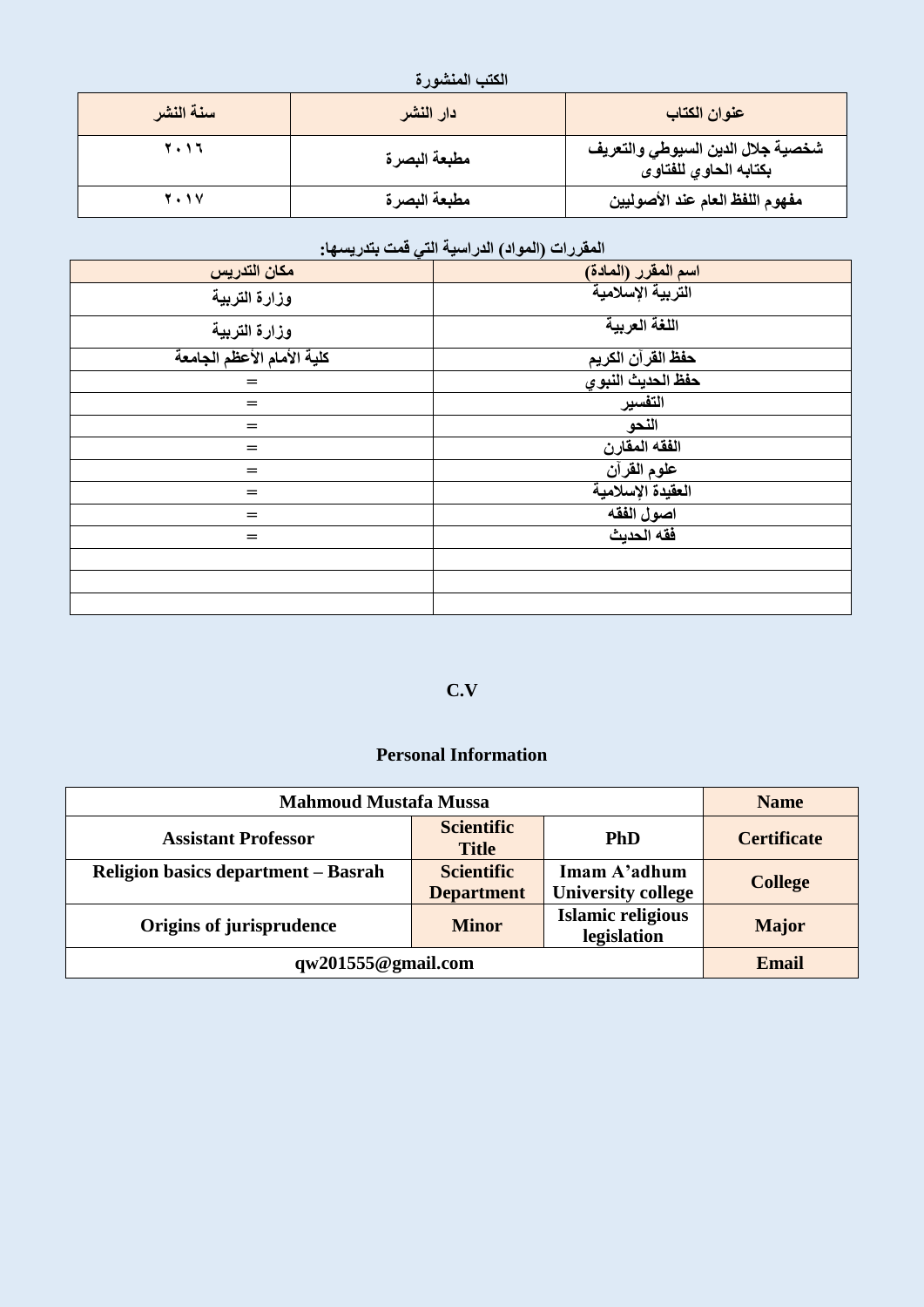# **Educational Qualifications**

| <b>Graduation</b><br><b>Date</b> | <b>Specialization</b>                                                 | <b>Graduation</b><br><b>Country</b> | <b>University Name</b>    | <b>Degree</b>    |
|----------------------------------|-----------------------------------------------------------------------|-------------------------------------|---------------------------|------------------|
| 1985                             | <b>Islamic religious</b><br>legislation                               | Iraq                                | <b>Baghdad University</b> | <b>Bachelor</b>  |
| 2003                             | <b>Islamic religious</b><br>legislation / Origins<br>of jurisprudence | <b>Iraq</b>                         | <b>Baghdad University</b> | <b>Master</b>    |
| 2006                             | <b>Islamic religious</b><br>legislation / Origins<br>of jurisprudence | <b>Iraq</b>                         | <b>Baghdad University</b> | <b>Doctorate</b> |

# **Work Experience**

|                   | <b>Time Period</b> | <b>Work place</b>                  | <b>The Job</b> |  |
|-------------------|--------------------|------------------------------------|----------------|--|
| <b>To</b>         | <b>From</b>        |                                    |                |  |
| 2000              | 1992               | <b>Ministry of Education</b>       | <b>Teacher</b> |  |
| 1993              | 1993               | <b>Teachers Institute in Basra</b> | Lecturer       |  |
|                   |                    | Imam A'adhum University            |                |  |
| 2004<br>Until now | college            | Lecturer                           |                |  |
|                   |                    | Religion basics department -       |                |  |
|                   |                    | <b>Basrah</b>                      |                |  |

# **Scientific Research ( Published)**

| <b>Publication Date</b> | <b>Publication</b><br><b>Country</b> | <b>Publication</b><br>place                                                                                              | <b>Research Title</b>                                                                                                                              |
|-------------------------|--------------------------------------|--------------------------------------------------------------------------------------------------------------------------|----------------------------------------------------------------------------------------------------------------------------------------------------|
| 2009                    | <b>Iraq</b>                          | Journal of Al-<br>Imam<br>A'adhum<br>University<br>college                                                               | Copies the lightest with the<br>heaviest                                                                                                           |
| 2014                    | <b>Iraq</b>                          | <b>Basra Research</b><br><b>Journal</b><br>(Human<br>Sciences)                                                           | The significance of the lesser<br>plural of the Assolyeen and its<br>jurisprudential applications                                                  |
| 2014                    | <b>Iraq</b>                          | <b>Basra Research</b><br><b>Journal</b><br>(Human<br>Sciences)                                                           | The concept of consent in<br><b>Assolyeen and its doctrinal</b><br>applications                                                                    |
| 2016                    | <b>Iraq</b>                          | <b>Faculty of</b><br><b>Education for</b><br>girls - Iraqi<br>University                                                 | The position of the common man<br>regarding the pursuit of the<br>licenses of the jurists and the<br>disagreement of the<br>religious jurisconsult |
| 2016                    | <b>Iraq</b>                          | <b>Journal of the</b><br><b>Faculty of</b><br><b>Islamic</b><br><b>Sciences -</b><br><b>Baghdad</b><br><b>University</b> | rule of the license for the travel of<br>the indigent                                                                                              |
| 2017                    | <b>Iraq</b>                          | <b>Islamic Science</b><br>Journal - Iraqi                                                                                | The nation's participation in the<br>virtues and benefits of the nation's                                                                          |